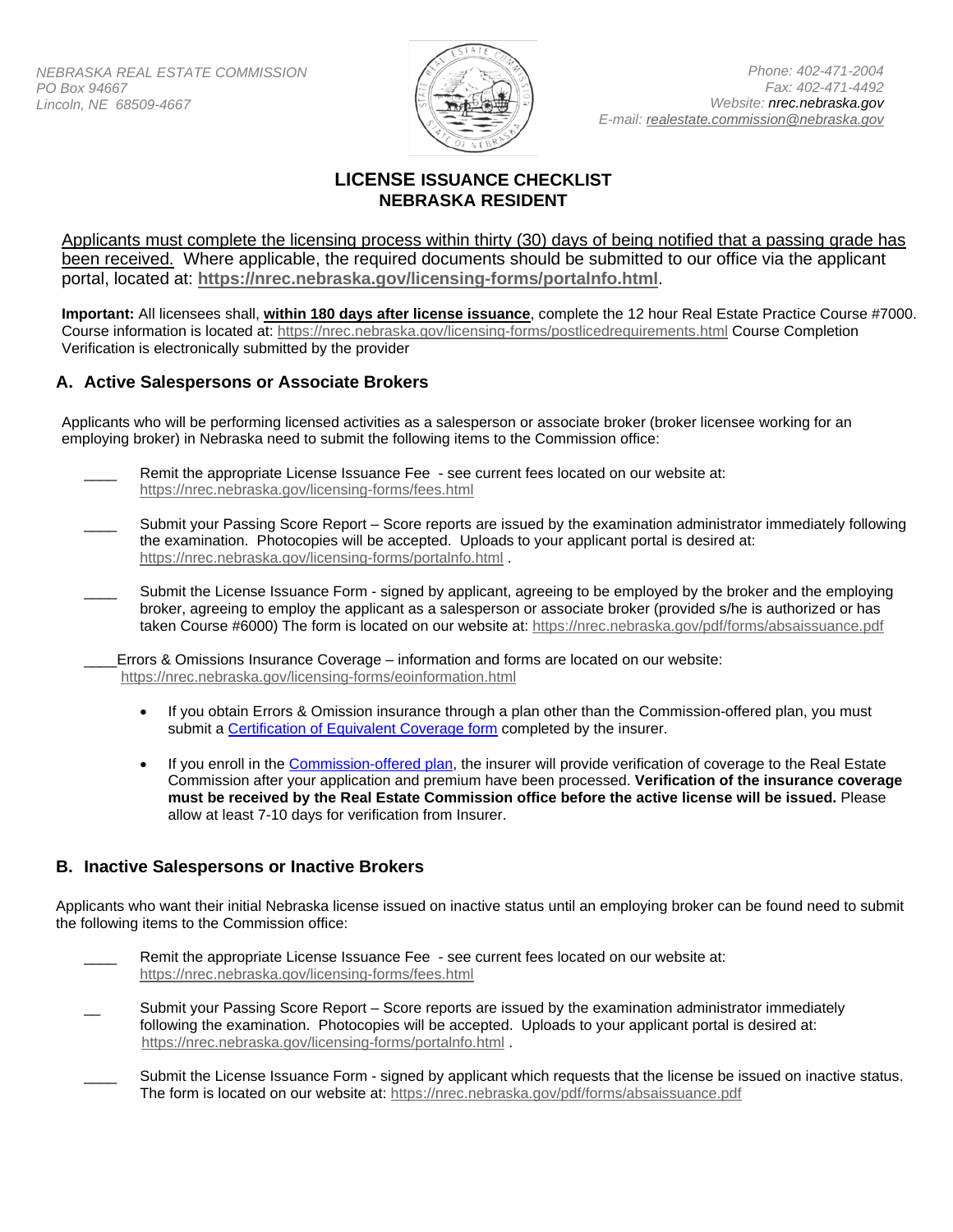## **C. Active Brokers (other than Associate Brokers)**

Applicants who will be performing licensed activities as a designated or supervising broker (broker licensee NOT working for another broker) in Nebraska need to submit the following items to the Commission office:

| Remit the appropriate License Issuance Fee - see current fees located on our website at:<br>https://nrec.nebraska.gov/licensing-forms/fees.html                                                                                                                                                                                                                                                       |
|-------------------------------------------------------------------------------------------------------------------------------------------------------------------------------------------------------------------------------------------------------------------------------------------------------------------------------------------------------------------------------------------------------|
| Submit your Passing Score Report - Score reports are issued by the examination administrator immediately<br>following the examination. Photocopies will be accepted. Uploads to your applicant portal is desired at:<br>https://nrec.nebraska.gov/licensing-forms/portalnfo.html.                                                                                                                     |
| Submit the License Issuance Form - signed by applicant. The form is located on our website at:<br>https://nrec.nebraska.gov/pdf/forms/dbissuance.pdf                                                                                                                                                                                                                                                  |
| Errors & Omissions Insurance Coverage - information and forms are located on our website:<br>https://nrec.nebraska.gov/licensing-forms/eoinformation.html                                                                                                                                                                                                                                             |
| If you obtain Errors & Omission insurance through a plan other than the Commission-offered plan, you must submit a<br>Certification of Equivalent Coverage form completed by the insurer.                                                                                                                                                                                                             |
| If you enroll in the Commission-offered plan, the insurer will provide verification of coverage to the Real Estate<br>Commission after your application and premium have been processed. Verification of the insurance coverage must<br>be received by the Real Estate Commission office before the active license will be issued. Please allow at least 7-<br>10 days for verification from Insurer. |
| If you will be supervising other licensees, you must complete the 12 hours of post-licensure education for designated<br>brokers - course#6000. Course requirement information is located at: https://nrec.nebraska.gov/licensing-<br>forms/desbrokeredinfo.html                                                                                                                                      |
| Submit the Survey to Address the Presumption, if applicable. If your principle business will be in something other than real<br>estate and you wish to supervise affiliated licensees, you will be required to overcome the presumption cited below:                                                                                                                                                  |
| "It shall be presumed that a duly licensed broker whose principal business is other than that of a real estate broker is unable<br>to supervise licensed employees and said broker shall not be allowed to employ a real estate salesperson or an associate<br>broker until such presumption is overcome by satisfactory evidence to the contrary."                                                   |
| Trust Account Information -                                                                                                                                                                                                                                                                                                                                                                           |
| Open and maintain a Real Estate Trust Account(s) in an authorized financial institution located in Nebraska in the same<br>name as the applicant will be doing business in Nebraska. The Trust Account Consent To Examine form, which was<br>included in the application packet, must be completed for each trust account and submitted to the Commission. OR                                         |
| Complete and submit the Commission Approved Trust Account Waiver Form (if applicable)                                                                                                                                                                                                                                                                                                                 |
| <b>Agency Policy Information</b>                                                                                                                                                                                                                                                                                                                                                                      |
| As a designated broker, please review the Agency Policy information and requirements which are required within 30 days<br>of being licensed located at: https://nrec.nebraska.gov/licensing-forms/desbrokeragencypolicyinfo.html                                                                                                                                                                      |
| Review the Nebraska Real Estate Trust Account Manual which is in the License Manual located on our website at:<br>https://nrec.nebraska.gov/legal/licensemanual.html                                                                                                                                                                                                                                  |
| Determine how s/he will be doing business as a broker. An individual broker may operate in his/her own<br>name (John Jones, Broker or John Jones, Real Estate Broker), under a trade name, as a corporation, as a partnership or as<br>a limited liability company. (See additional requirements below)                                                                                               |